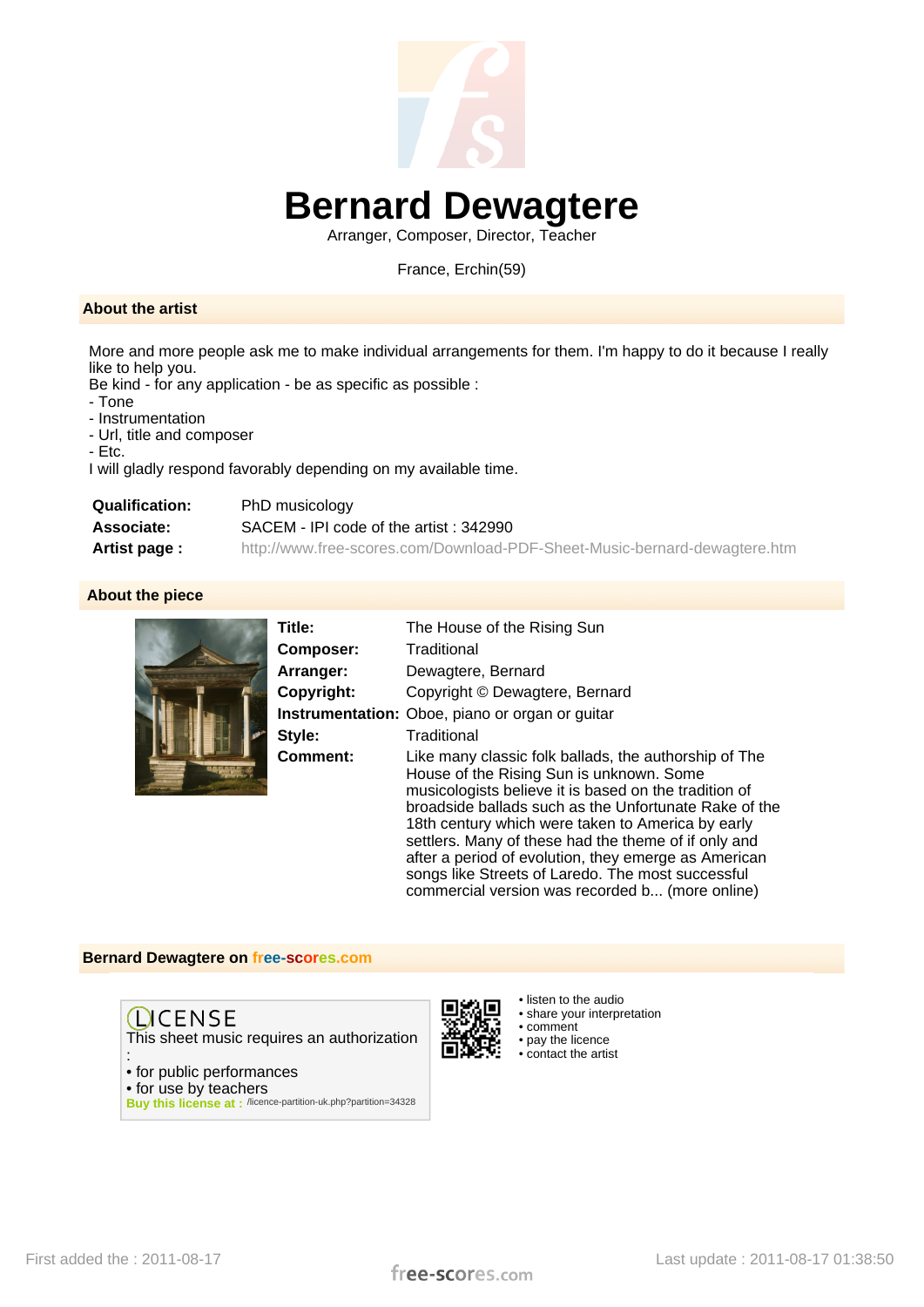# The House of the Rising Sun

Oboe & piano  $Tempo = 88$ 

### Trad. 18th century (Anonymus) Arr. : Bernard Dewagtere